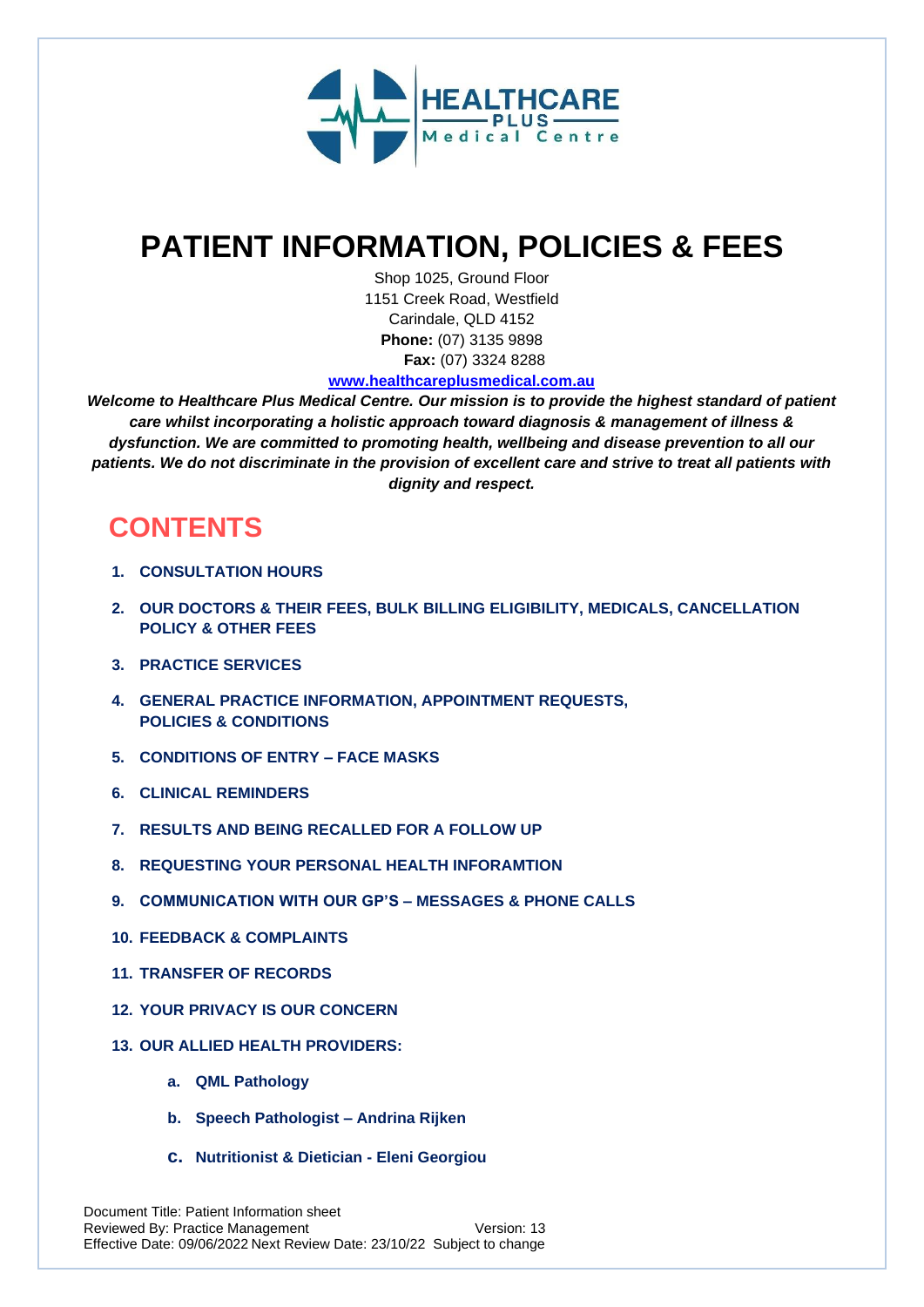

## **1. CONSULTATION HOURS**

 **Monday - Friday 8:30 am - 5:00 pm**

## **2. OUR DOCTORS: INFORMATION & FEE STRUCTURE a. STANDARD FEES**

# **OUR STANDARD GP CONSULT FEES MIXED BILLING GPs**

| <b>Dr Stephen Windley</b><br>(closed to new bookings) | <b>Dr Rebecca Peng</b><br>(closed to new bookings) | <b>Dr Megan Gibbon</b><br>(closed to new bookings) |
|-------------------------------------------------------|----------------------------------------------------|----------------------------------------------------|
| <b>Dr Jovina James</b>                                | <b>Dr Maricar Jones</b>                            | <b>Dr Annie Lee</b>                                |
| <b>Dr Afshin Tayeba</b>                               |                                                    | Dr Amy Wang                                        |

### **BULK BILLING ELIGIBILITY CRITERIA FOR STANDARD CONSULTS**

(out of pocket fees consult & treatment fees may apply when receiving certain procedures)

## **Veteran Card holders Pensioner Concession Card holders Aged 16yrs & under plus 17 & 18yrs olds enrolled in high school**

## **PRIVATE FEES FOR STANDARD CONSULTS**

| <b>CONSULTATION TYPE</b>                                                      | <b>MEDICARE</b><br><b>ITEM NUMBER</b> | <b>STANDARD PRACTICE FEES IF NOT ELIGIBLE</b><br><b>FOR BULK BILLING (participating doctors)</b> |
|-------------------------------------------------------------------------------|---------------------------------------|--------------------------------------------------------------------------------------------------|
| <b>Standard Consultation</b><br>(face to face, video health or<br>telehealth) | 23 or equivalent                      | \$78.00 (out of pocket \$38.90 / Rebate \$39.10)                                                 |
| <b>Long Consultation</b><br>(face to face/video health)                       | 36 or equivalent                      | \$115.00 (out of pocket \$39.25 / Rebate \$75.75)                                                |
| <b>Extended Consultation</b><br>(face to face/video health                    | 44 or equivalent                      | \$150.00 (out of pocket \$38.50 / Rebate \$111.50)                                               |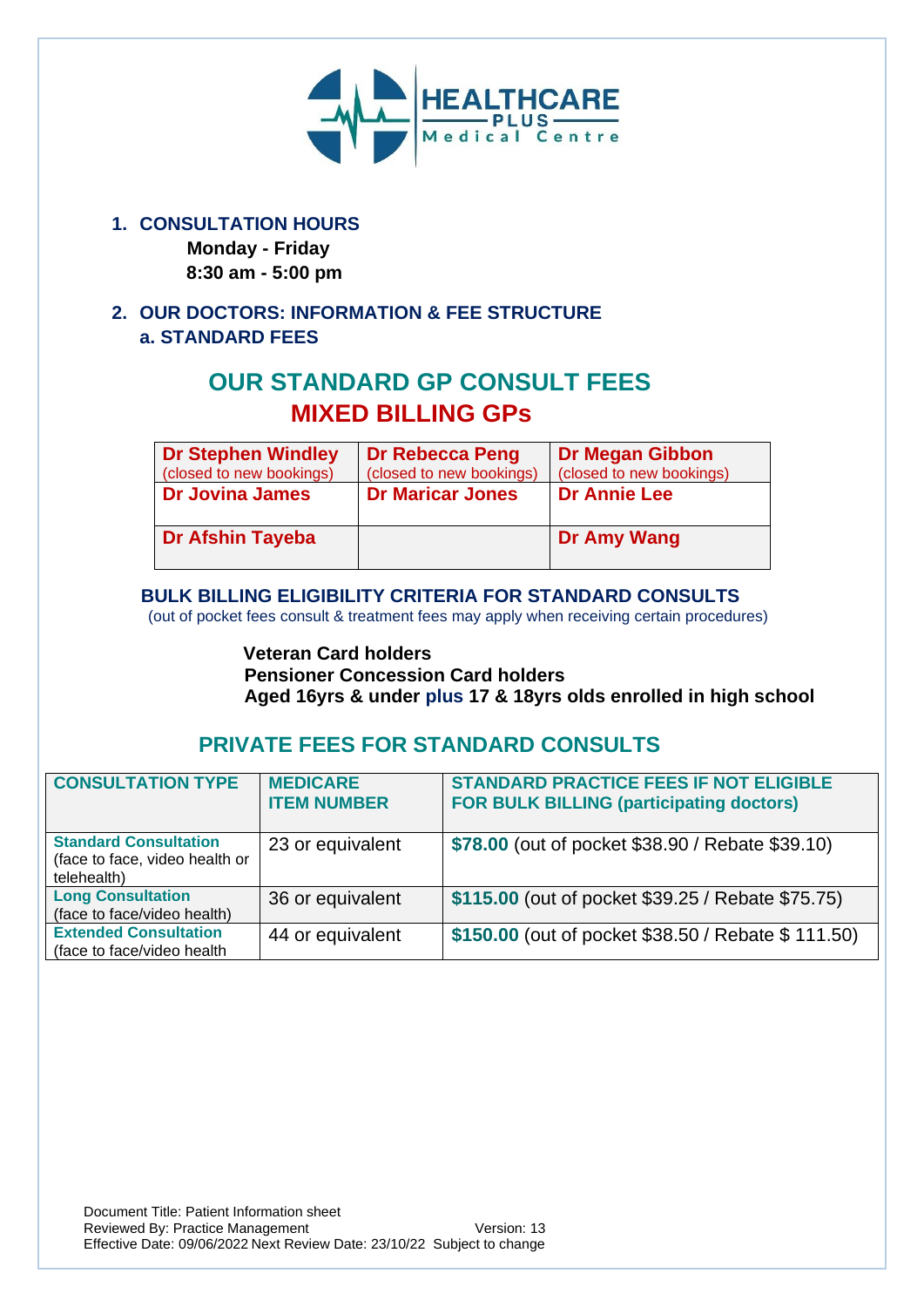

# **PRIVATE BILLING GPs**

| <b>DOCTOR &amp;</b><br><b>SPECIAL</b><br><b>SERVICES</b>           | <b>New Patient</b><br><b>Consultation</b><br><b>Long Appt</b><br>up to 30 min | <b>Standard</b><br><b>Appointment</b><br><b>MBS Item 23</b><br>Under 20 min | Long<br><b>Appointment</b><br><b>MBS Item 36</b><br>Up to 30 min | Long<br><b>Appointment</b><br><b>MBS Item 36</b><br>31-39 min | <b>Extended</b><br><b>Appointment</b><br><b>MBS Item 44</b><br>$40$ min $+$ |
|--------------------------------------------------------------------|-------------------------------------------------------------------------------|-----------------------------------------------------------------------------|------------------------------------------------------------------|---------------------------------------------------------------|-----------------------------------------------------------------------------|
| <b>Dr Gary Deed</b><br>Integrative                                 | \$220.00                                                                      | \$85.00                                                                     | \$150.00                                                         | \$173.00                                                      | \$210.00                                                                    |
| Medicine, Diabetes,<br>Autism Spectrum<br>Disorder, Chronic        | (OP: \$144.25)<br>R: \$75.75)                                                 | (OP: \$45.90)<br>R: \$39.10                                                 | (OP: \$74.25)<br>R: \$75.75                                      | (OP: \$97.25<br>R: \$75.75                                    | (OP: \$98.60)<br>R: \$111.50)                                               |
| Fatigue,<br>Fibromyalgia                                           | <b>Bulk bill DVA</b>                                                          |                                                                             |                                                                  |                                                               |                                                                             |
| Dr Margaret Van<br><b>Maanen</b>                                   | \$180.00                                                                      | \$90.00                                                                     | \$165.00                                                         | \$170.00                                                      | \$210.00                                                                    |
| Women's Health<br>Only, Nutritional &<br>Environmental<br>Medicine | (OP: \$104.25<br>R: \$75.75                                                   | (OP: \$50.90)<br>R: \$39.10                                                 | (OP: \$89.25)<br>R: \$75.75                                      | (OP: \$94.25)<br>R: \$75.75                                   | (OP: \$98.60)<br>R: \$111.50)                                               |

# **OUR ALLIED HEALTH CONSULT FEES**

\*MEDICARE REBATES MAY BE AVAILABLE\* \*REBATES MAY BE AVAILABLE WITH YOUR PRIVATE HEALTH FUND\* **SPEECH PATHOLOGIST**

## **ANDRINA RIJKEN**

\*PROCESSES TEAM CARE ARRANGEMENT REBATES AT PAYMENT\*

| <b>1st Consultation &amp; Assessment</b> | 60 minutes - Discussion, assessment & report | \$225.00 |
|------------------------------------------|----------------------------------------------|----------|
| <b>Additional Assessment</b>             | Only if required                             | \$135.00 |
| <b>Subsequent Consultations</b>          | 30-minute individual therapy session         | \$90.00  |
| <b>Subsequent Consultation</b>           | 45-minute individual therapy session         | \$135.00 |

# **DIETICIAN & NUTRITIONIST ELENI GEORGIOU**

\*BULK BILLS TEAM CARE ARRANGEMENT APPOINTMENTS\*

**st Consultation - Private \$130.00** (incl.GST) **st Consultation - Pensioner 6120.00** (incl. GST) **nd Consultation - Private \$90.00** (incl. GST) **nd Consultation - Pensioner \$85.00** (incl. GST) **Subsequent Consultation - Private \$65.00 (inc.GST) Subsequent Consultation - Pensioner \$60.00 (incl.GST)**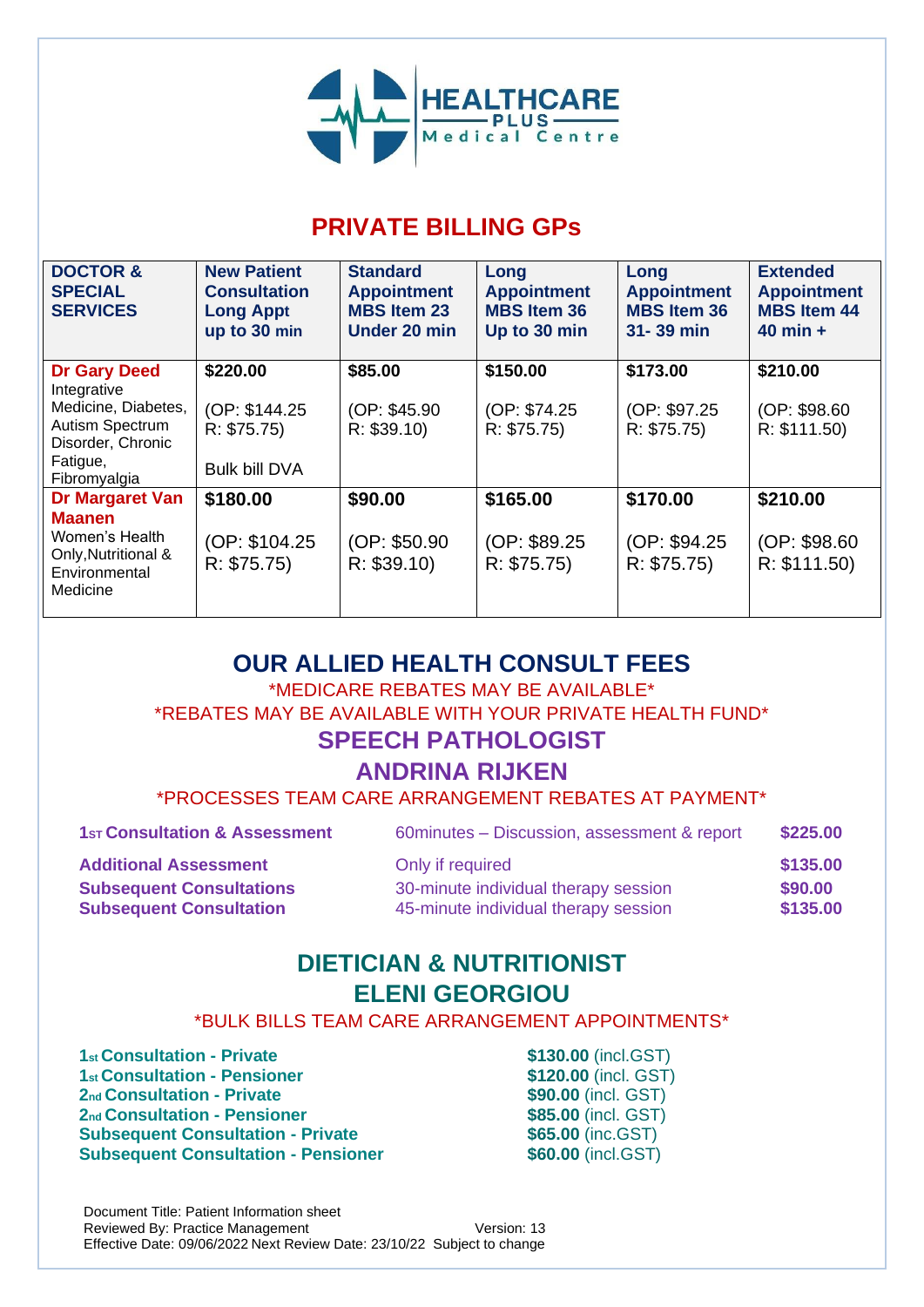

# **PHYSIOTHERAPIST HENRY YOO**

## \*BULK BILLS TEAM CARE ARRANGEMENT APPOINTMENTS\*

| <b>1st Consultation</b>                      | Assessment / treatment           | \$89.00 |
|----------------------------------------------|----------------------------------|---------|
| 1st Consultation - Concession                | Assessment / treatment           | \$79.00 |
| <b>Subsequent Consultations</b>              | Continued assessment & treatment | \$82,00 |
| <b>Subsequent Consultations - Concession</b> | Continued assessment & treatment | \$72.00 |

#### **b. TELEHEALTH**

The practice offers telehealth consultations. Telehealth fees apply the same as the corresponding face to face fee. To be eligible for Medicare funded telehealth, please check the current Medicare criteria or talk with our friendly reception team. If you are not eligible for funded telehealth, you may choose to pay privately. If you book a videohealth appointment, your GP will send you a link via SMS at the time of your appointment

### **c. CANCELLATIONS OF DOCTOR's APPOINTMENTS & OTHER NON-APPOINTMENT FEES** (not Medicare rebatable)

| <b>SERVICE TYPE</b>                                                                                                                                                                                                                                                                                                                                                                                                         | FEE     |
|-----------------------------------------------------------------------------------------------------------------------------------------------------------------------------------------------------------------------------------------------------------------------------------------------------------------------------------------------------------------------------------------------------------------------------|---------|
| <b>Script without appointment: GP must</b><br>approve the script & the patient must have had<br>an appointment within the last 6 months. Some<br>of our GPs offer this online through the<br><b>Automed Systems app (not AMS Connect)</b>                                                                                                                                                                                   | \$25.00 |
| Lost referral fee (to same provider)                                                                                                                                                                                                                                                                                                                                                                                        | \$15.00 |
| Did not attend doctor's appointment<br>(DNA) (If there have been 3 appointments that<br>you have booked either for you or your family<br>but have not attended or cancelled with less<br>than 4 business hours notice, you will be<br>required to pay a 'DNA' fee of \$78 prior to<br>booking your next appointment). When a DNA<br>fee has been made, there may be a deposit<br>requested for further appointment bookings | \$69.00 |
| Did not attend a treatment room                                                                                                                                                                                                                                                                                                                                                                                             | \$50.00 |
| procedure or workplace assessment                                                                                                                                                                                                                                                                                                                                                                                           |         |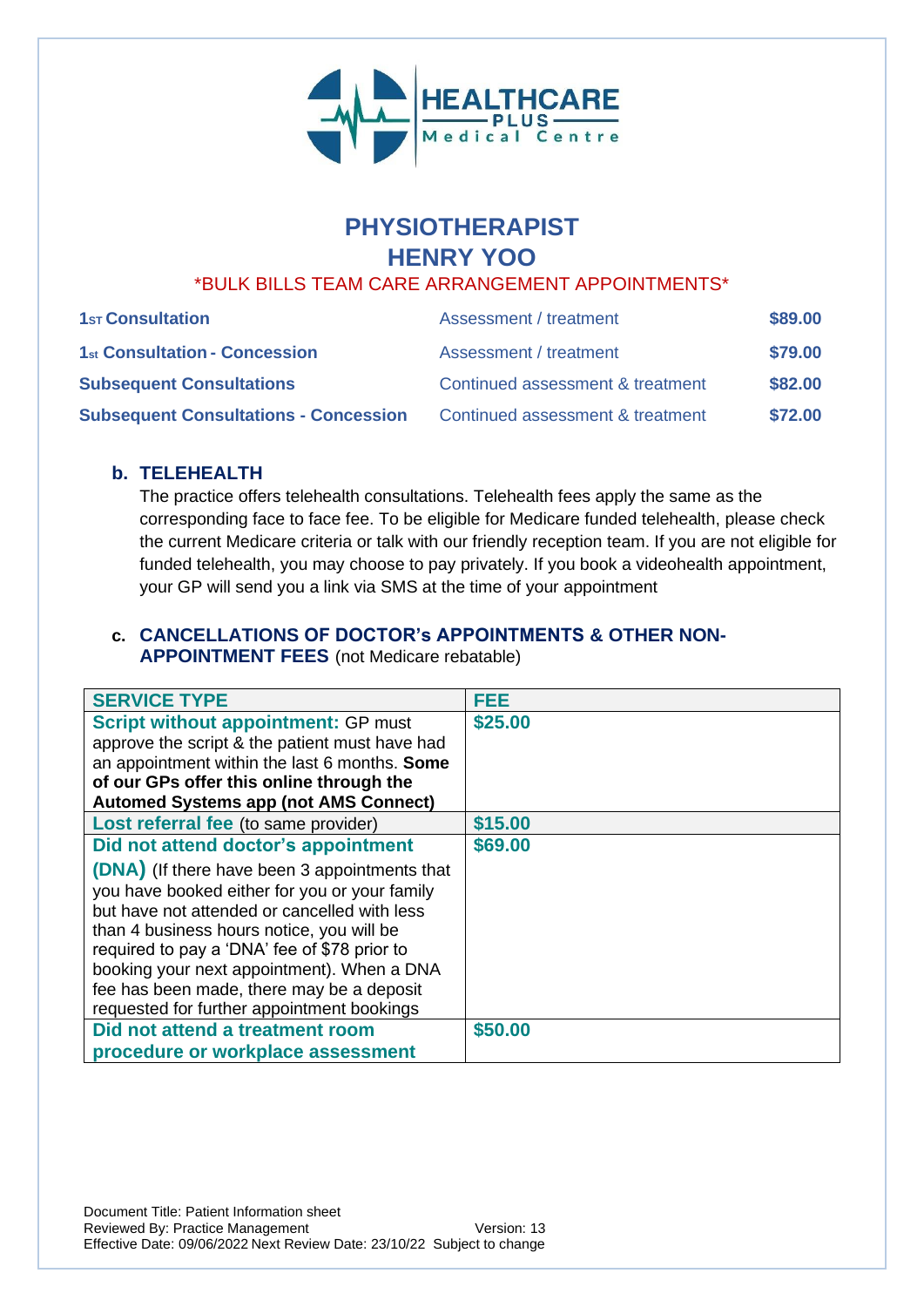

## **d. AVIATION MEDICALS**

Dr Stephen Windley only

\*Aviation medicals include hearing tests

| <b>AVIATION MEDICAL TYPE</b> | FEE                  |
|------------------------------|----------------------|
| Class 1                      | \$242.00 (incl. GST) |
| Class 2                      | \$181.50 (incl. GST) |
| Class 3                      | \$242.00 (incl. GST) |
| ECG if required by CASA      | \$44.00 (incl. GST)  |

## *e.* **COAL BOARD MEDICALS**

#### Dr Stephen Windley only

\*include spirometry/lung function tests but not chest x-rays and any necessary extra tests or appointments

| <b>COAL BOARD MEDICAL TYPE</b>                         | <b>FEE</b>                      |
|--------------------------------------------------------|---------------------------------|
| Coal Board Medical Assessment                          | \$495 (incl. GST)               |
| <b>Coal Board Medical Review</b>                       | \$110 (incl. GST)               |
| Coal Board Medical AMA Review & Provision of Section 4 | $\frac{1}{2}$ \$150 (incl. GST) |

#### **f. PRE-EMPLOYMENT RELATED FEES**

Dr Stephen Windley only

| <b>FEES</b>                            | FEE                |
|----------------------------------------|--------------------|
| <b>Standard Pre-Employment Medical</b> | \$187.00(incl.GST) |
| <b>ECG</b>                             | \$44.00 (incl.GST) |
| <b>Audio/Hearing Test</b>              | \$44.00 (incl.GST) |
| Spirometry                             | \$44.00 (incl.GST) |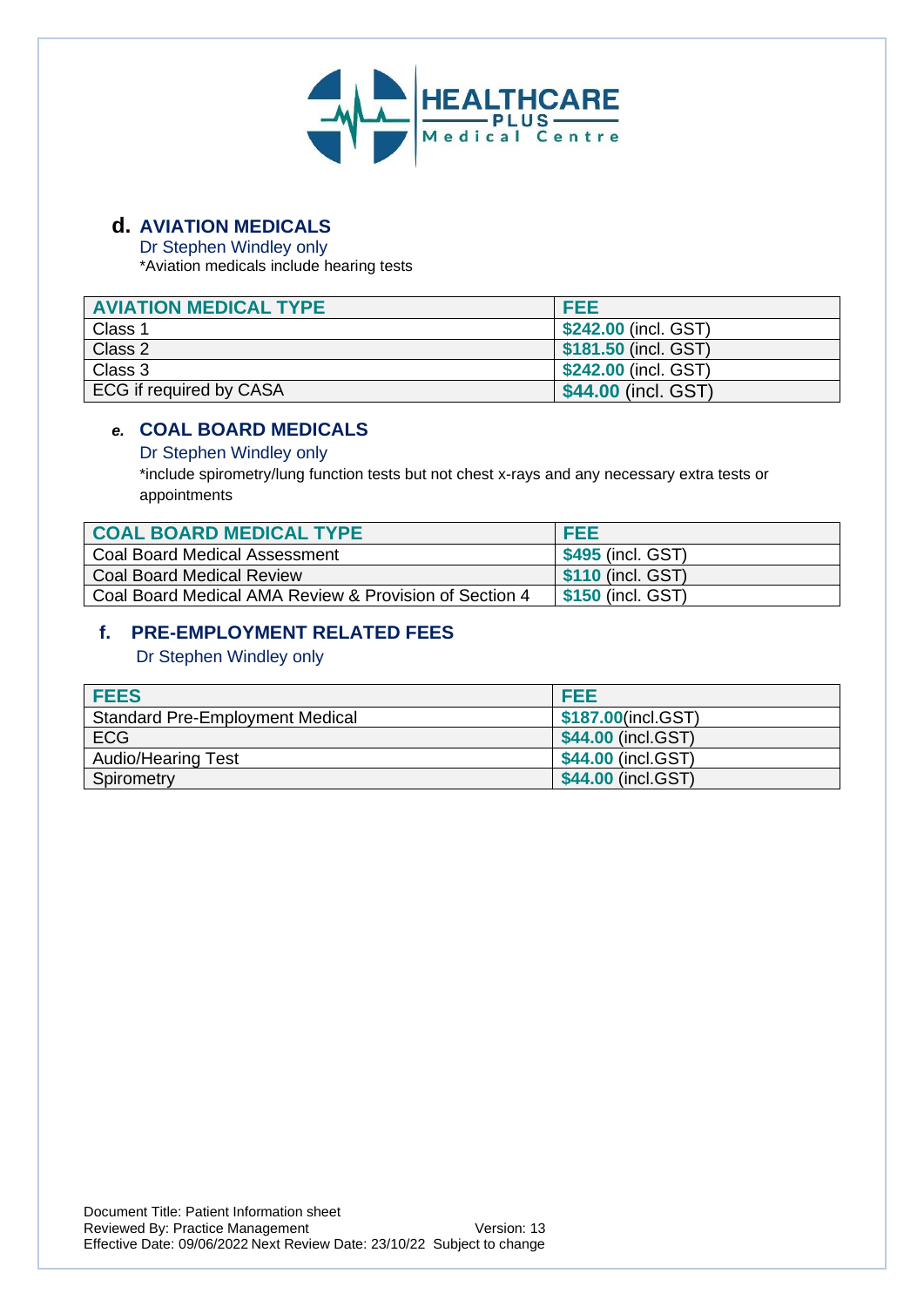

## **3. PRACTICE SERVICES**

- **All GP services**
- **Mental health care**
- **Illness**
- **Travel health**
- **Immunisations**
- **Veteran's care**
- **Chronic disease management** 
	- o Diabetes cycle of care
	- o GP management plans
	- o Team care arrangements
	- o Allied health referrals
- **Injury management**
	- o Injury and minor trauma care
	- o Workcover
- **Integrative Health**
- **Venesections**
- **IV infusions**
	- o Iron/vitamin infusions
- **Allied Health**
	- o Speech pathologist
	- o Dietician
	- o QML pathology
- **Women's health**
	- o Antenatal care
	- o Implanon insertion/removal
	- o Mirena removal
	- o Hormones
- **Children's health**
	- o Check ups
	- o Illness
- **Ear care**
	- o Suction
	- o Irrigation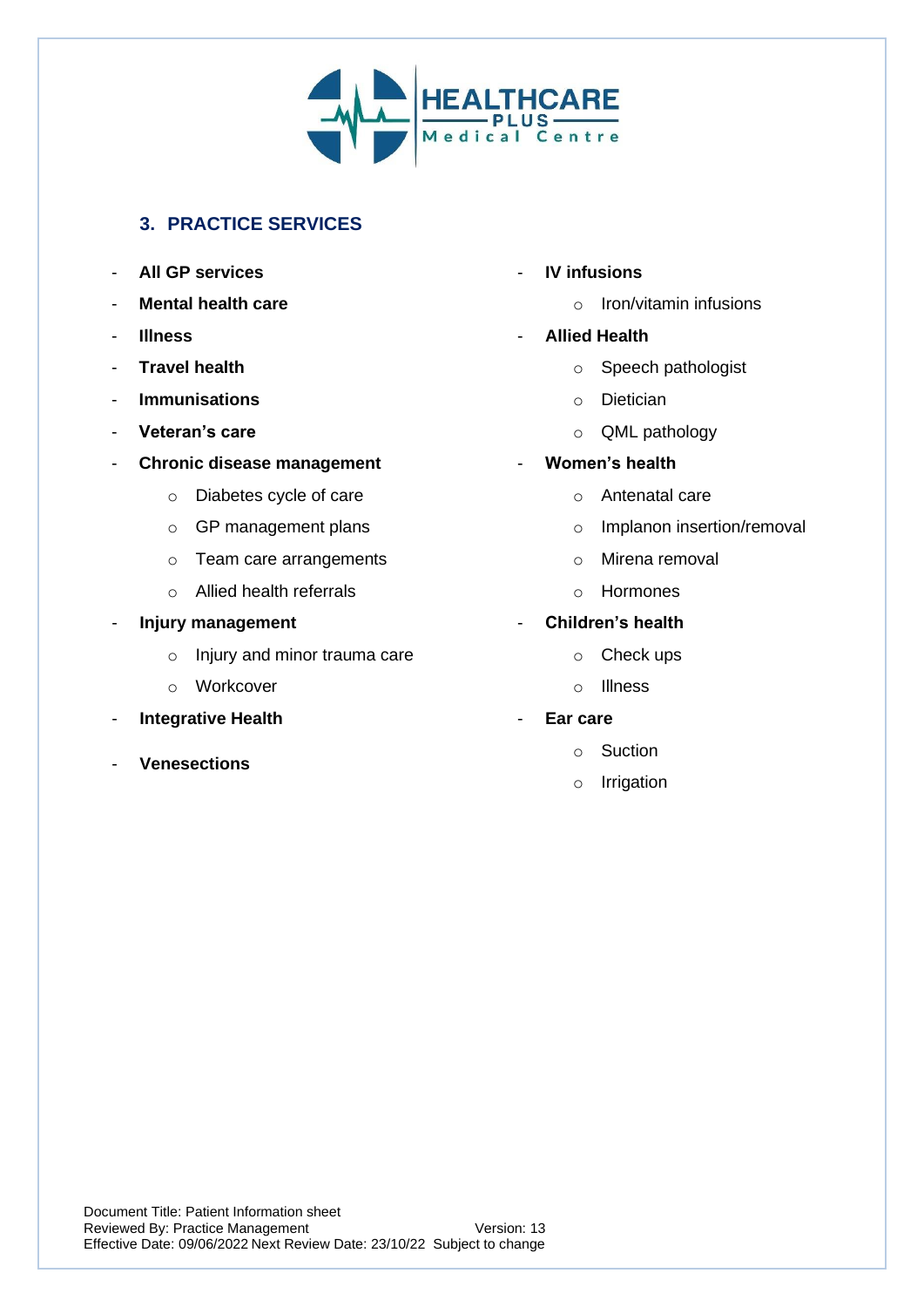

## **4. GENERAL INFORMATION, POLICIES & CONDITIONS a. BOOKING APPOINTMENTS (VIA PHONE OR ONLINE)**

Please call (07) 3135 9898 to make an appointment. If you have two or more things to address or need a mental health consultation, please ask for a longer consultation. If you will require the treatment room or will be seeing our nurses (e.g. all immunisations, wound care, GP management plans, health assessments) please tell us at the time of booking to ensure you are not inconvenienced by having to wait for availability. You can also use the **AMS (Automed Systems App)** to book GP appointments with some (but not all) of our GPs. Appointments that require the nurse must still be booked through reception. Dr Stephen Windley, Dr Deed, Dr Megan Gibbon, Dr Rebecca Peng & Dr Van Maanen do not offer appointment bookings online, so please ring our team to book.

### **a. URGENT APPOINTMENTS**

A limited number of "on the day" appointments are available for **urgent medical cases,** so please tell us if you feel you or your child have an urgent medical matter. Please advise us if you require an interpreter or other assistance. Urgent appointments will be triaged by the practice nurses.

#### **b. WALK-IN APPOINTMENT REQUESTS**

We do not encourage walk-in appointment requests as our busy GPs are usually booked well in advance. We encourage our patients to ring us or book an appointment through the Automed Systems App.

#### **c. HOME VISITS**

Current patients can request a home visit from their regular GP. This request is at the GP's discretion and is dependant on availability.

#### **d. OUT OF HOURS CARE, HEALTH ADVICE & HOME VISITS**

- If you need to see a doctor outside of practice hours, we encourage patients to call the National Home Doctors Service on 13 74 25. For urgent medical matters please proceed to your nearest emergency department or **FOR EMERGENCIES ALWAYS CALL 000.** - 13 *HEALTH* **(13 43 25 84**) is a 24/7 *health advice* phone line for all Queenslanders to call and speak with a registered nurse.

- Healthdirect (1800 022 222) is an Australian Government health advice line where you speak with a registered nurse.

- For mental health advice you can ring the Mental Health Access Line 1300642255
- National coronavirus and COVID-19 vaccine helpline (1800 020 080)

- We also have an arrangement with **Top Health Doctors**. Our patients can ring on weekends and request an appointment if they are unwell. If our patient sees a Top Health Doctors GP, they should identify themselves as being a patient of Healthcare Plus Medical Centre. The Top Health GP will write to your GP advising of their visit. **Top Health Doctors: Kmart Plaza, 1909 Creek Rd, Cannon Hill – 07 3899 1510.** Other locations can be found on their website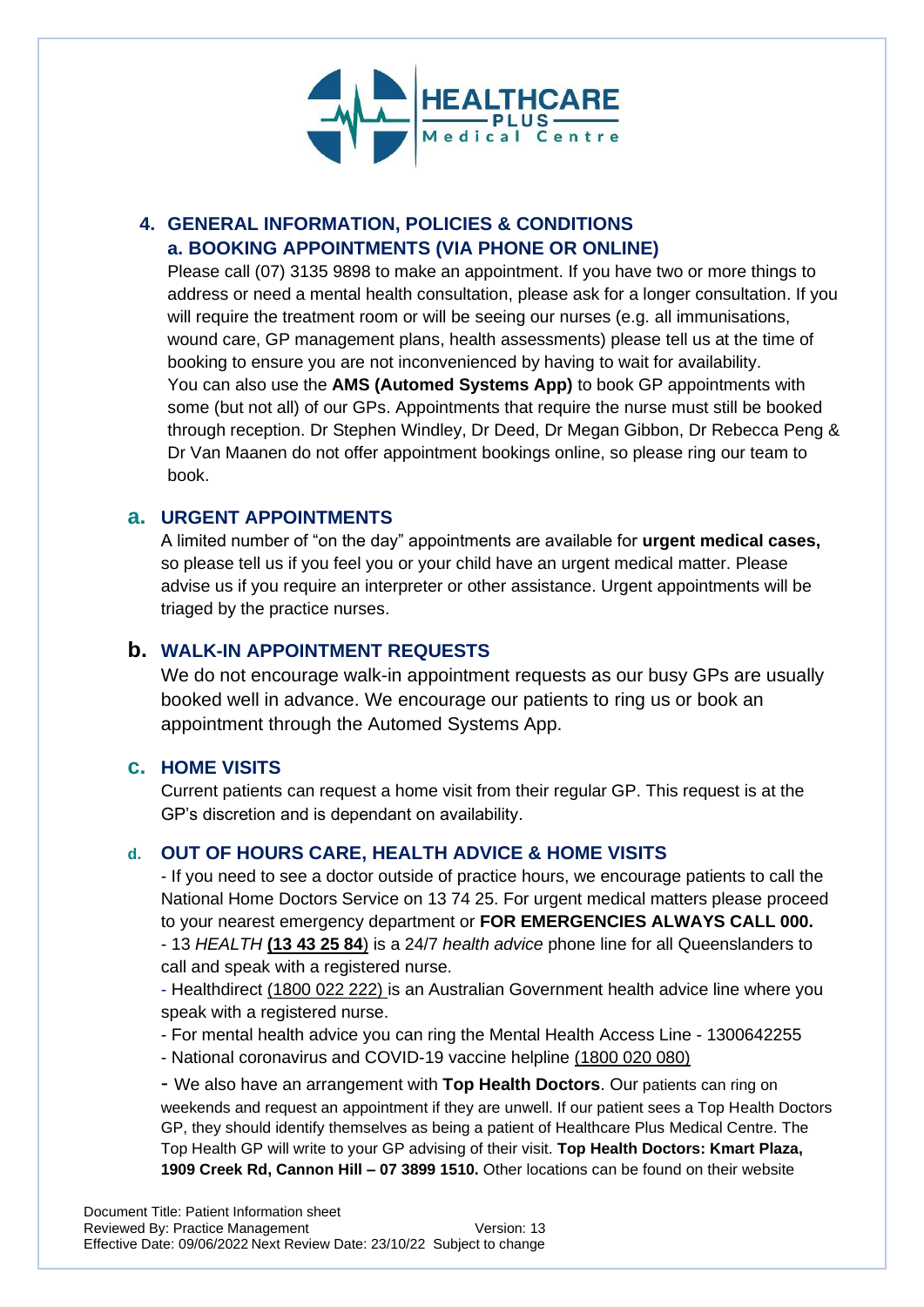

## **e. RESPECT & DIGNITY POLICY**

Healthcare Plus Medical Centre believes **all people** have the right to live life and be treated with **dignity, respect and be free from any form of abuse at all times, and in all circumstances**. This includes our valued staff and patients. Our staff will do their best to treat people with respect and dignity while following the practice policies. Abuse will not be tolerated under any circumstance, even in stressful situations. If a patient or a member of the public abuses our staff or treats them with disrespect it may lead to: a verbal warning to refrain from further inappropriate behaviour that will be included in your patient record, being placed on a behavioural agreement or being asked to leave the practice and identify a practice more suited to your requirements.

## **5. CONDITION OF ENTRY – FACE MASKS**

Work health and safety laws require medical practices to implement control measures to eliminate or minimise the risks of COVID-19 and ensure the health and safety of their workers, patients and others at the workplace. This involves undertaking a risk assessment in conjunction with their workers and determining the control measures that are necessary based on that risk assessment. **The close proximity involved in providing medical care comes with additional infection risks** and is very different to shopping for food or eating at a restaurant.

#### **Patients 12 and over must enter the practice wearing a face mask and continuing wearing it in the following situations**

1. When we have it as a condition of entry at the front of our practice. This is easy to identify as will be on clearly marked yellow signs.

2. When there is a current public health order to wear a mask indoors.

3. If you have ANY flu-like or Covid19-like symptoms.

**If you are unable to wear a mask or have a mask exemption, you must seek permission ahead of time from our GP Principal to enter the private practice without wearing a face mask.** Using a common sense approach but with safety in mind, they will assess your case and determine the risk to yourself, our other patients and our staff. If they determine that the current risk is too great to allow entry & care without wearing a mask, we will not refuse care. We may however offer you telehealth services or even arrange for you to wait in a separate area to keep everyone as safe as possible. Some of our GPs may offer a car park consult when we have it in operation. To request consideration of your individual situation, you can provide us a written request or ring and inform us that you are seeking a temporary exemption to not wear a mask in the practice. **Our reception team will have our nurses speak with you initially and then talk to your GP. Your situation will be investigated with compassion while ensuring we keep everyone as safe as possible**.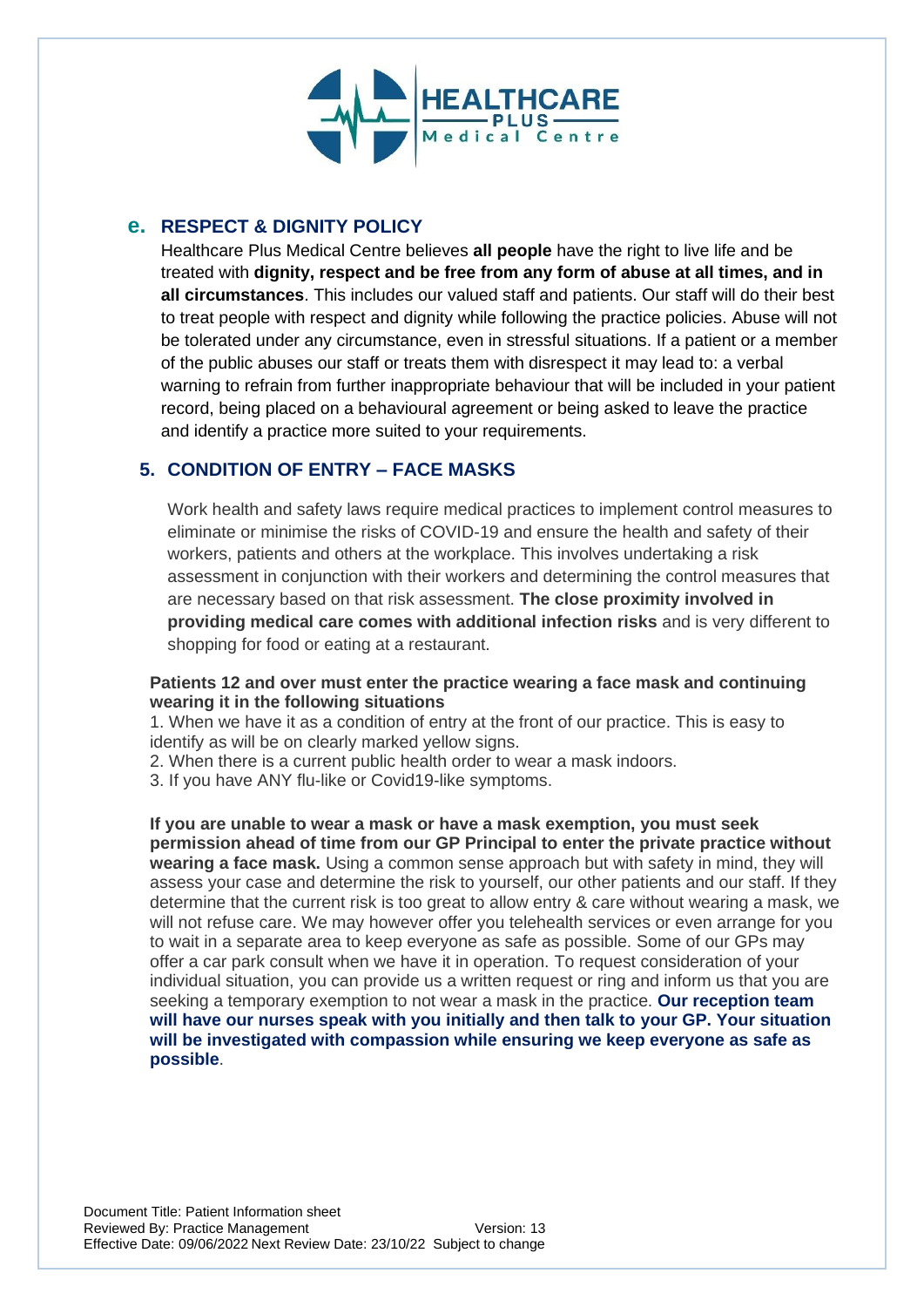

### 6. **CLINICAL REMINDERS**

It is your responsibility to have something in place that reminds you of tests and treatments that are due or recommended and we ask that you do not rely on automated reminders for this. However, we also endeavour to send you reminders for these due tests (e.g. cervical screening tests, health assessments, vaccinations). Our practice uses **AUTOMED SYSTEMS** to do this and it is by SMS in most circumstances, however we may also use phone call, emails or letters to communicate these to you. If you have concerns regarding this, please discuss this with your doctor. Please ensure you keep your contact details up to date with us. Our Automed Systems software will send you a link letting you know there is a message from us.

## **7. RESULTS AND BEING RECALLED FOR A FOLLOW UP APPOINTMENT TO DISCUSS YOUR TEST RESULTS OR SPECIALIST LETTER**

Patients are responsible for keeping their contact details up to date and booking follow up appointments with their treating doctor after having any requested test (blood, scans, X-ray). If the doctor needs to see you following a test, one of our receptionists/nurses will send you a recall SMS or call you to advise you to make a follow up appointment in a time frame specified by the doctor. A recall is when your GP is asking you make an appointment with them to discuss your results.

If your doctor has not requested a follow up appointment, you are still welcome to make an appointment to discuss your results. **In most circumstances results are not given over the phone, however we can advise you if your GP has marked your reports with 'no action' or 'recall.'**

**\*If you have been recalled by the doctor to review your results, please let reception know when you book your appointment.**

- **- Non-urgent recalls can be booked up to 2 weeks following notification**
- **- Urgent recalls will be accommodated by reception and nursing as soon as possible**

**- We request that patients attend their recall appointment before they can obtain a copy of their results, so their doctor can discuss their results in detail first.**

- You may request a copy of your test results when you are with your GP, or by completing our 'Personal Health Information Form'. We will advise you of the outcome of this request within two weeks and will provide you with your personal health information if cleared to do so by the GP.
- If you would like a copy of your results mailed to you, we will require a completed 'Personal Health Information Form. This will incur a minimum fee of \$10.00, payable by phone.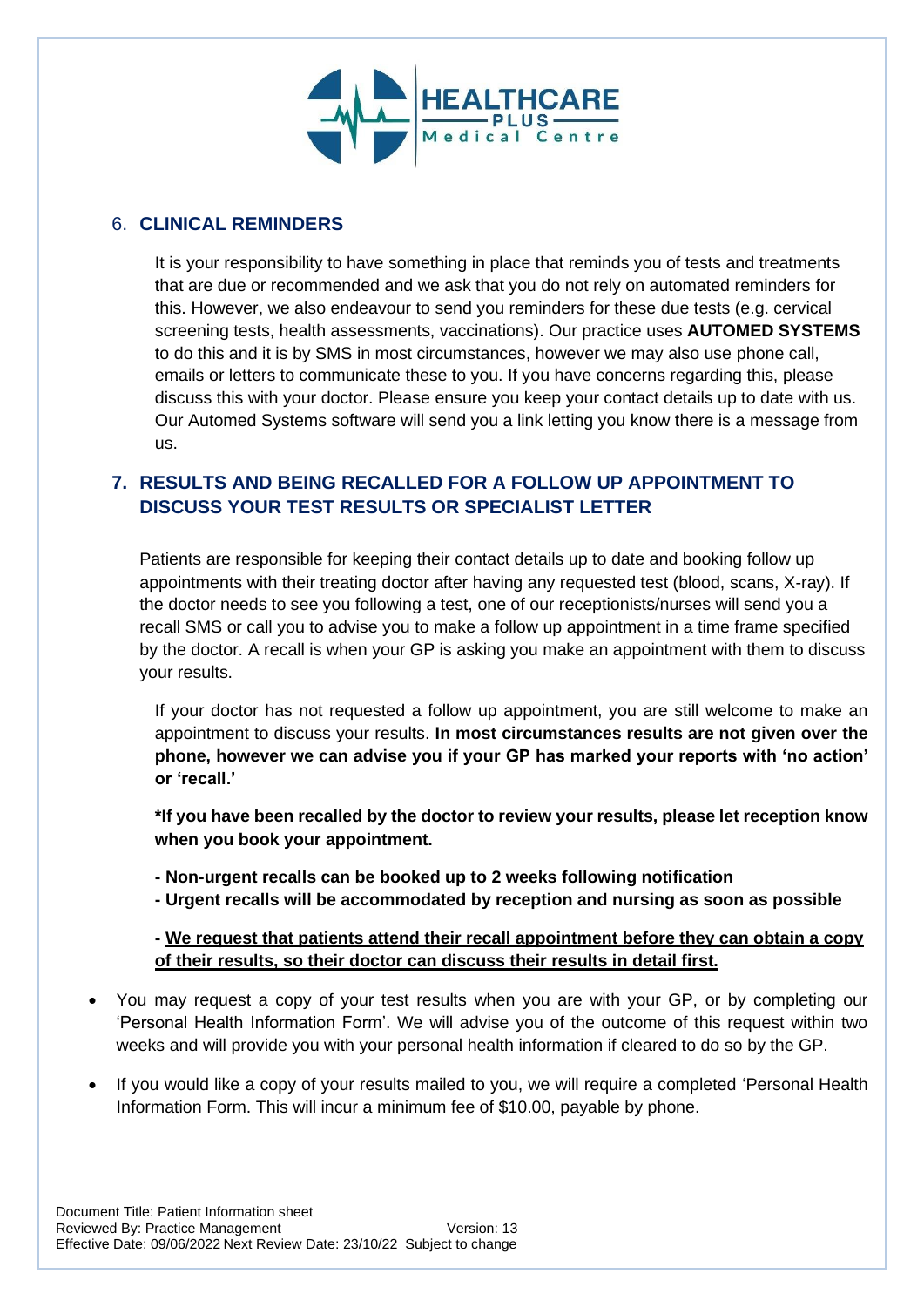

### **8. REQUESTING YOUR PERSONAL HEALTH INFORMATION**

If you require a copy of anything from your health records, you will be asked to complete and sign a 'Personal Information Request Form' and return it to us. Your GP will review your request and then you will be contacted. Please allow up to two weeks for your request to be processed. If you request test results that your GP has recalled you fo, you will be asked to attend this appointment first and your GP will provide you your results inside the appointment.

#### **9. COMMUNICATION WITH OUR GP'S – MESSAGES & PHONE CALLS**

Our GPs usually have a fully booked session. In most circumstances our GPs are not able to ring or take phone calls from patients, unless it is a booked appointment. The best way to communicate with your GP is inside an appointment while you have their full attention. Telehealth & videohealth appointments can also be a good option in some circumstances. **Emergency calls are triaged by our practice nurses.** 

#### **10.FEEDBACK & COMPLAINTS**

If you would like to provide us with feedback or are unhappy with the service we provide, please speak to us or write to us. We may request that you submit your feedback in writing for further investigation.

We treat all complaints with strict confidentiality and will attend to them as soon as possible. Please allow up to two weeks for formal complaints to be addressed. Your complaint will be investigated, and you will receive a response from senior staff or management.

If you wish to take the matter outside the practice, you can contact;

The Office Of The Health Ombudsman email: [complaints@oho.qld.gov.au](mailto:complaints@oho.qld.gov.au) Ph: [133 OHO \(133 646\)](tel:133646)

#### 11.**TRANSFER OF RECORDS**

We understand that sometimes you need to change GPs permanently or temporarily to assist with your health care. If you wish to transfer your records to a different medical centre, we require a transfer request form from your chosen Doctor at their medical centre. A patient health summary will be provided within one week, when we receive a written request from them with your signed consent. If further detailed records are requested, we will endeavour to provide these as soon as possible. A reasonable administration fee may be charged for use of our time and resources. We ask that all outstanding accounts are paid before we transfer your records.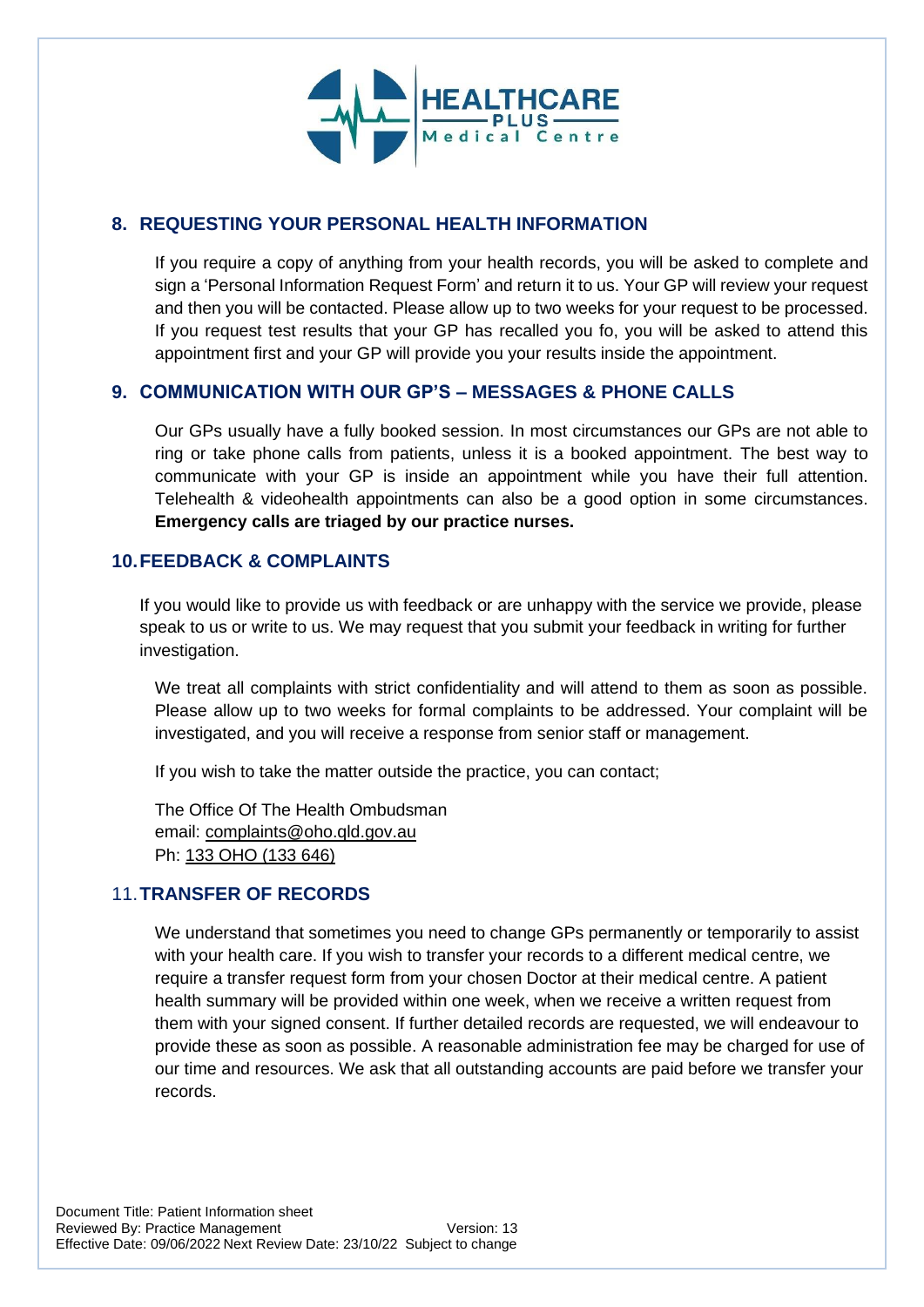

### 12.**YOUR PRIVACY IS OUR CONCERN**

In accordance with the *Privacy Act (1988)*, all information collected in this practice is treated as "sensitive information". To protect your privacy, this practice operates strictly in accordance with the Act. We use information you provide to manage your personal health care. We generally disclose selected information to various other health services involved in supporting your health care management (e.g. Pathology, QLD Health, Specialists, Australian Immunisation Register) with your knowledge. If you have any questions about how we handle your personal health information or need to arrange access to your records, please ask reception or your doctor. We will always use your personal health information to identify you when you call us. If you wish for a family member or other person to have access to your health record or information, we require a signed consent form outlining your wishes. To revoke this request, we require a signed form stating you withdraw your consent to having your information shared with this person.

#### **13.OUR ALLIED HEALTH PROVIDERS a. PATHOLOGY**

QML is available Monday – Friday from 8.30am-1.30pm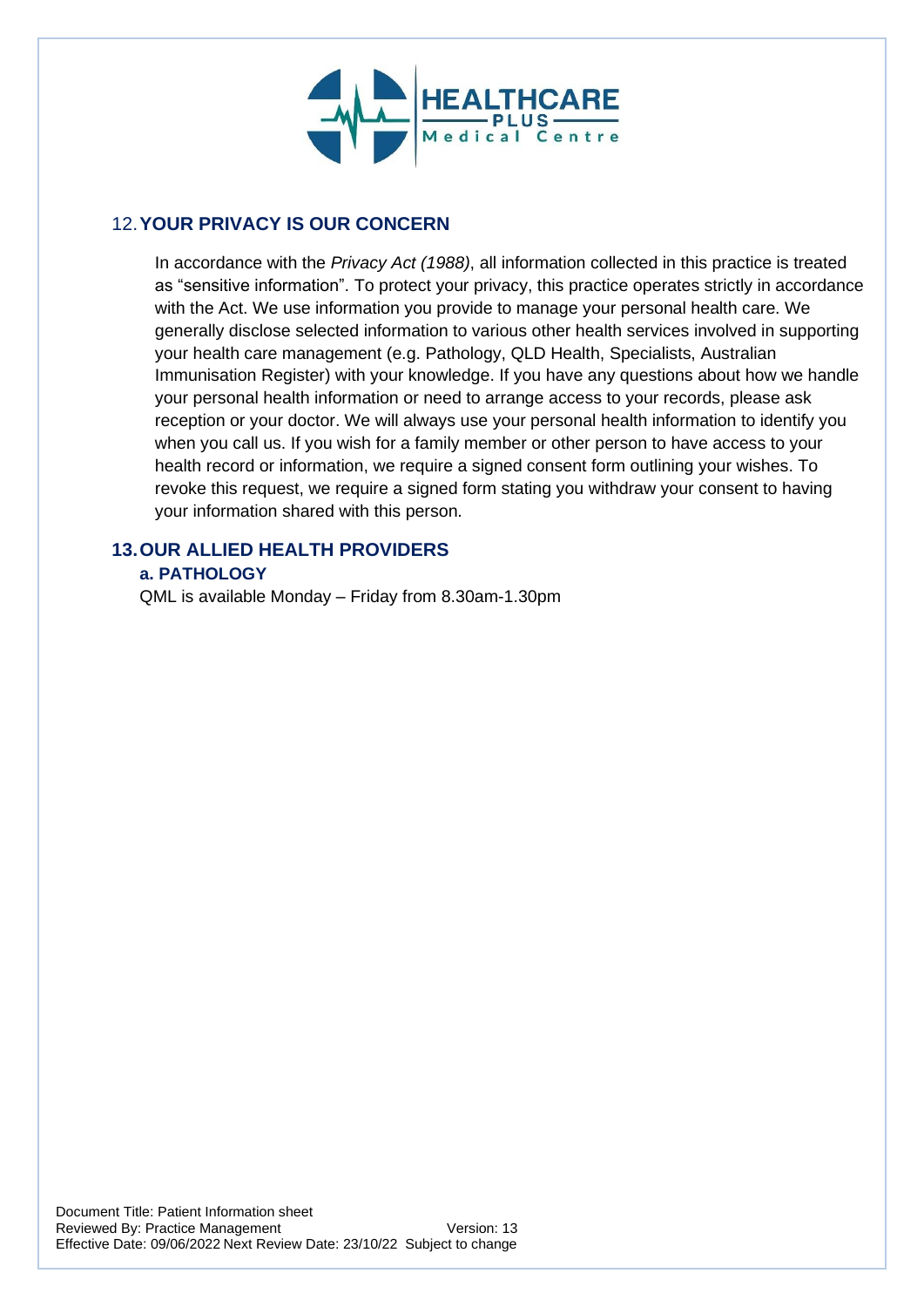

**b. SPEECH PATHOLOGIST - ANDRINA RIJKEN:** Andrina attends every Monday & Wednesday - To book please speak with our friendly reception staff.

#### **SPEECH PATHOLOGY APPOINTMENT INFORMATION & FEES**

| <b>SPEECH PATHOLOGIST</b><br><b>SERVICE</b>                                                     | <b>INCLUSIONS</b>                                                                                                                                                                           | <b>COST</b>                             | <b>HICAPS</b><br><b>Item</b><br><b>Number</b><br>- Invoice<br>provided<br>health<br>fund |
|-------------------------------------------------------------------------------------------------|---------------------------------------------------------------------------------------------------------------------------------------------------------------------------------------------|-----------------------------------------|------------------------------------------------------------------------------------------|
| GP management plan / team<br>care arrangement referrals                                         | Available from your GP for eligible patients                                                                                                                                                | <b>Medicare</b><br>rebate of<br>\$54.60 | N/A                                                                                      |
| 1 <sup>ST</sup> APPOINMENT<br>Initial individual<br>consultation/assessment up<br>to 60 minutes | Includes discussion, test analysis, brief written<br>summary, recommendations & feedback<br>meeting to discuss results                                                                      | \$225.00                                | 320                                                                                      |
| Additional assessment if<br>required 45-60 minutes if<br>required                               | Includes further in-depth test analysis from 1 <sup>st</sup><br>assessment, comprehensive written report,<br>recommendations, suggested strategies &<br>feedback meeting to discuss results | \$135.00                                | 330                                                                                      |
| Subsequent treatment                                                                            | 30-minute individual therapy session                                                                                                                                                        | \$90.00                                 | 330                                                                                      |
| Subsequent treatment                                                                            | 30-minute individual therapy session                                                                                                                                                        | \$90.00                                 | 340                                                                                      |
| Subsequent treatment                                                                            | 45-minute individual therapy session                                                                                                                                                        | \$135.00                                | 340                                                                                      |
| Telehealth therapy session                                                                      | 30-minute individual session                                                                                                                                                                | \$90.00                                 |                                                                                          |
| Telehealth therapy session                                                                      | 45-minute individual therapy session                                                                                                                                                        | \$135.00                                |                                                                                          |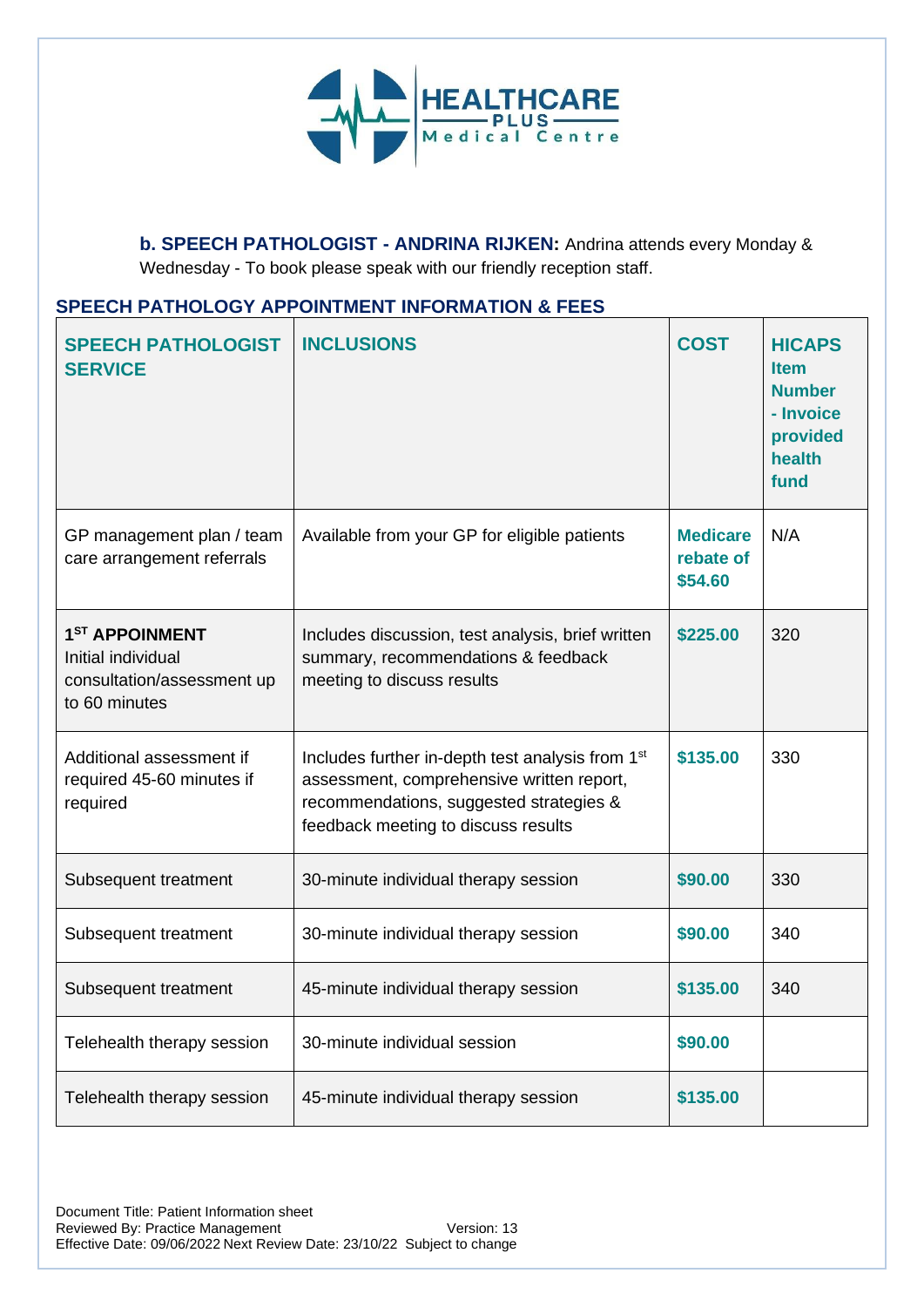

#### **Speech Pathology Terms, Conditions & Funding**

Prior to commencing speech pathology, you will be required to fill out a patient information form and questionnaire.

#### **Speech Pathology Payments & Cancellation Policy**

Payment is required at the time of your consultations or assessment. If you miss your appointment or do not give at least 24 business hours notice of a cancellation or rescheduling, there will be a \$70 cancellation fee payable before anymore bookings can be

#### **Medicare Funding**

made.

You may be eligible for financial rebates from Medicare through the Medicare allied health and dental care initiative. This can be arranged by your GP providing you with a GP Management Plan (Care Plan).

#### **Private Health Care Funding**

Alternatively, most private health fund extras packages provide financial rebates for speech pathology services. You will need to pay your invoice in full prior to making a claim through your private health fund.

#### **c. NUTRITIONIST & DIETICIAN - ELENI GEORGIOU** (B.HlthSci (Nut), B. Nut & Diet APD AN)

#### **NUTRITIONIST & DIETICIAN APPOINTMENT INFORMATION & FEES**

| <b>NUTRITIONIST / DIETICIAN APPOINTMENT TYPES</b>          | <b>FEES</b>                              |
|------------------------------------------------------------|------------------------------------------|
| Subsided appointments may be available through your GP via | Medicare will contribute \$54.60 towards |
| a GP Management Plan & Team Care Arrangement Allied        | these appointments.                      |
| Health referral                                            |                                          |
| 1 <sup>st</sup> Appointment - Private                      | \$130.00 (incl.GST)                      |
| 1 <sup>st</sup> Appointment - Pensioner                    | \$120.00 (incl. GST)                     |
| 2 <sup>nd</sup> Appointment - Private                      | \$90.00 (incl. GST)                      |
| 2 <sup>nd</sup> Appointment - Pensioner                    | \$85.00 (incl. GST)                      |
| <b>Subsequent Appointments - Private</b>                   | \$65.00 (inc.GST)                        |
| <b>Subsequent Appointments - Pensioner</b>                 | \$60.00 (incl.GST)                       |

#### **Nutritionist & Dietician Payments & Cancellation Policy**

Payment is required at the time of your consultations or assessment.

If you miss your appointment or do not give at least 24 business hours' notice of a cancellation or rescheduling, there will be a \$55 cancellation fee payable before anymore bookings can be made.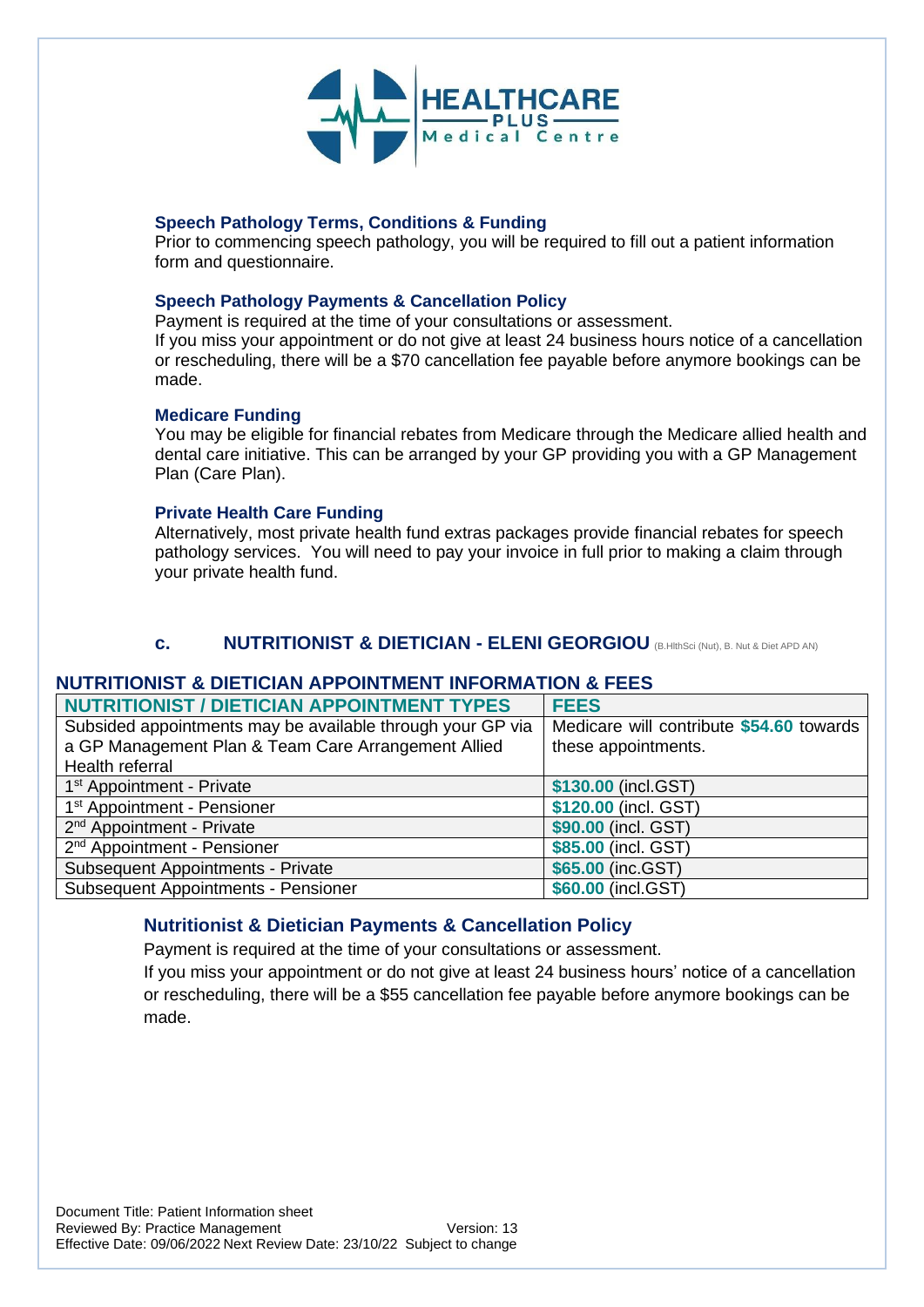

 **d. PHYSIOTHERAPIST – HENRY YOO:** Henry Yoo attends ever Friday. To book please speak with our friendly reception staff. He is available to see all physiotherapy patients and has a special interest in headaches and migraines.

### **PHYSIOTHERAPY APPOINTMENT INFORMATION & FEES**

| <b>PHYSIOTHERAPY</b><br><b>SERVICE</b>                                     | <b>INCLUSIONS</b>                                                                                                   | <b>COST</b>                                                             | <b>HICAPS</b><br><b>Item</b><br><b>Number</b><br>- Invoice<br>provided<br>health<br>fund |
|----------------------------------------------------------------------------|---------------------------------------------------------------------------------------------------------------------|-------------------------------------------------------------------------|------------------------------------------------------------------------------------------|
| GP management plan / team<br>care arrangement referrals<br>(EPC referrals) | Available from your GP for eligible patients<br>$1st$ appointment $-$ 30 minutes<br>$2nd$ appointment $-20$ minutes | <b>Medicare</b><br>rebate of<br>\$55.10<br>(no out<br>of pocket<br>fee) | N/A                                                                                      |
| 1 <sup>ST</sup> PRIVATE APPOINMENT<br>No concession - 30 minutes           | Includes assessment & treatment                                                                                     | \$89.00                                                                 | 500                                                                                      |
| 2 <sup>nd</sup> / Subsequent<br>Appointments (no<br>concession)            | Continued assessment & treatment                                                                                    | \$82.00                                                                 | 505                                                                                      |
| 1 <sup>st</sup> PRIVATE<br><b>APPOINTMENT</b><br>(CONCESSION) 30 minutes   | Assessment / treatment                                                                                              | \$79.00                                                                 | 500                                                                                      |
| 2 <sup>nd</sup> PRIVATE<br><b>APPOINTMENT</b><br>(CONCESSION) 30 minutes   | Assessment / treatment                                                                                              | \$72.00                                                                 | 505                                                                                      |
| WORKCOVER - 30 minutes<br>1 <sup>st</sup> Appointment                      | Asssessment / treatment                                                                                             | As per<br>schedule                                                      |                                                                                          |